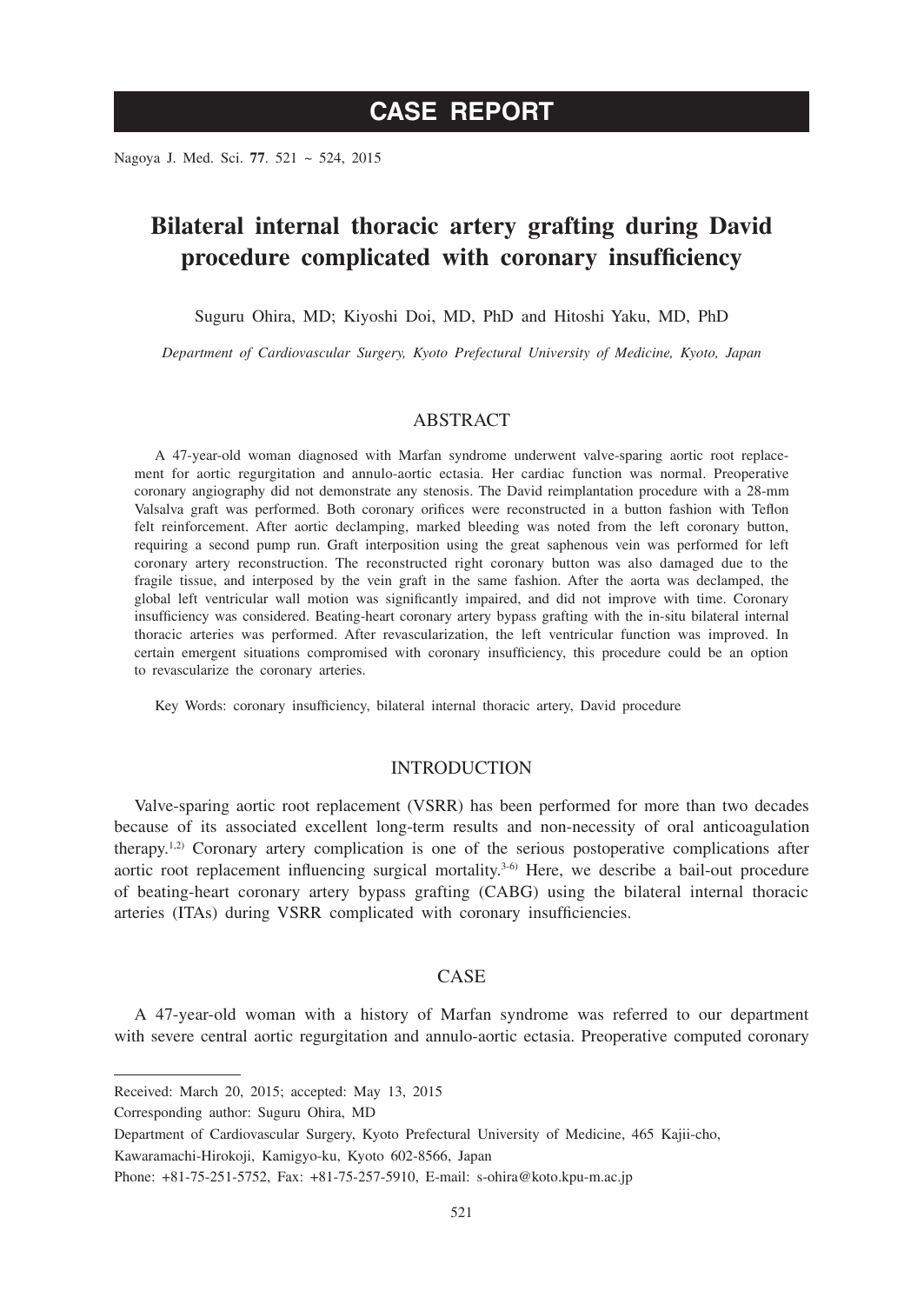#### Suguru Ohira *et al.*

angiography demonstrated normal coronary arteries without stenosis. VSRR with a 28-mm Valsalva graft was performed with the David reimplantation technique. Cardioplegic solution was infused every 30 minutes in a selective or retrograde fashion. Both coronary orifices were reconstructed in a button fashion with Teflon felt reinforcement. Fibrin glue (Beriplast, Centeon, Germany) was applied to each anastomotic site to achieve adequate hemostasis. After declamping, marked bleeding emerged from the left coronary button. Cardiac arrest was induced again, and the anastomotic site of the left coronary artery button was found to be extensively torn due to the fragility of the aortic tissues. Therefore, graft interposition with a 3-cm saphenous vein graft (SVG) was performed for left coronary artery reconstruction. Longitudinal incisions were made to cut back the SVG for both proximal and distal anastomoses and both anastomoses were performed in an end-to-end fashion. The same coronary orifice was used as an inflow of the SVG. In addition, the orifice of the right coronary artery also showed imminent tearing. Graft reconstruction with interposition of a 4-cm SVG was also applied to the right coronary artery in the same way as the left coronary artery reconstruction. After the aorta was declamped, the global left ventricle wall motion was significantly impaired, and it did not improve with time. It was difficult to assess the coronary flow by transesophageal echocardiography. Flow insufficiencies of both reconstructed coronary arteries were suspected. To avoid reclamping and manipulating the proximal aorta, CABG with the in-situ bilateral ITAs was planned under a beating-heart condition. The bilateral ITAs were harvested in a skeletonized fashion with an ultrasonic scalpel. Subsequently, the left anterior descending coronary artery was revascularized with the left ITA, and the proximal right coronary artery was reconstructed with the in-situ right ITA. After completion of the anastomoses, the left ventricular wall motion was improved and the patient could be weaned easily from cardiopulmonary bypass. Her postoperative course was uneventful. Postoperative computed tomography demonstrated the stenosis of the reconstructed left coronary artery at the shaft of the SVG and the right coronary artery at the site of distal anastomosis (Fig.1). It also revealed the patency of both in situ ITAs (Fig.2). After a two-year follow-up, aortic regurgitation was trivial to mild without any clinical symptoms.

#### **DISCUSSION**

VSRR is applied for aortic root dilatation, annulo-aortic ectasia, and aortic dissection because of its excellent long-term results.1,2) Coronary complications are serious postoperative problems after aortic root replacement influencing surgical mortality.<sup>3-6)</sup> In addition to the Carrel patch technique, both artificial and native grafts could be used to reconstruct proximal coronary arteries in aortic root surgery.3,4) Sako *et al.* reported their excellent 18-year experiences of venous graft bypass to native coronary arteries during root replacement.<sup>4)</sup> In the present case, SVG interpositions were necessary due to bleeding from the coronary button. After the second declamp, the global left ventricular wall motion was impaired. We considered the possibility of air embolism in the coronary arteries, but the cardiac function was not improved. In this case, it was difficult to assess the proximal coronary flow by transesophageal echocardiography. Therefore, the diagnosis of coronary insufficiencies was made by wall motion abnormality and unstable hemodynamics. The present case may suggest controversies in how to perform CABG and which grafts should be used. Firstly, we performed CABG with the heart beating to avoid a third aortic clamping. Next, the bilateral ITAs were used because of the young age of the patient. It took about 30 minutes to harvest both ITAs, which was not a prolonged period of time. Postoperative imaging demonstrated stenosis of both reconstructed coronary arteries at the site of interposition with the SVG, being the cause of the impaired ventricular function. Patients with aortitis or hereditary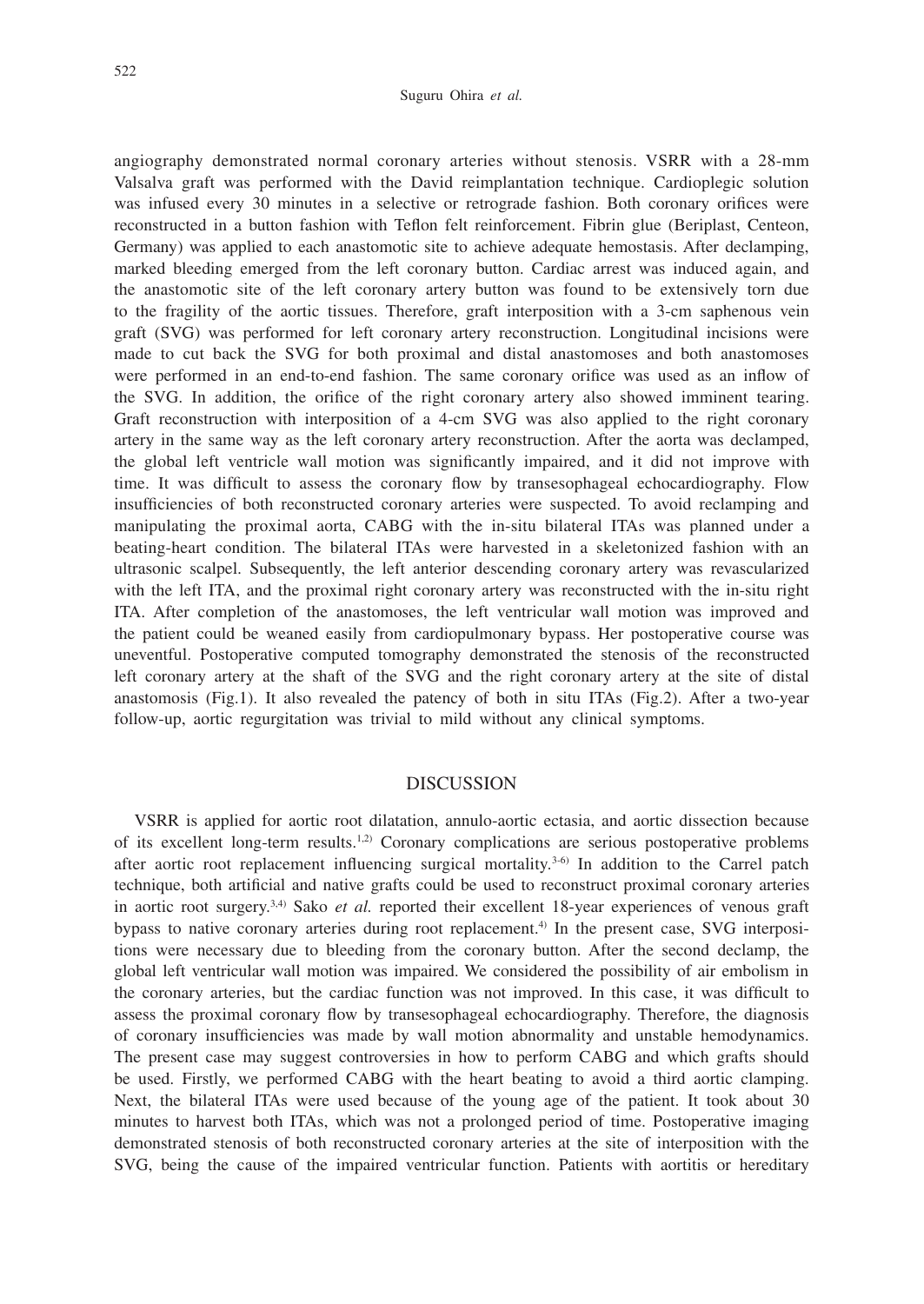

**Fig. 1** (A) Postoperative computed tomography demonstrated significant stenosis of the right coronary artery interposed with the saphenous vein graft (arrow). (B)Postoperative 3D computed tomography clearly demonstrated significant stenosis of the left coronary interposed with the saphenous vein graft (arrow). Ao: aorta RCA: right coronary artery

LCA: left coronary artery



**Fig. 2** Postoperative 3D computed tomography demonstrated patent bilateral internal thoracic artery grafting to the left anterior descending artery and proximal right coronary artery, respectively. RITA: right internal thoracic artery LITA: left internal thoracic artery